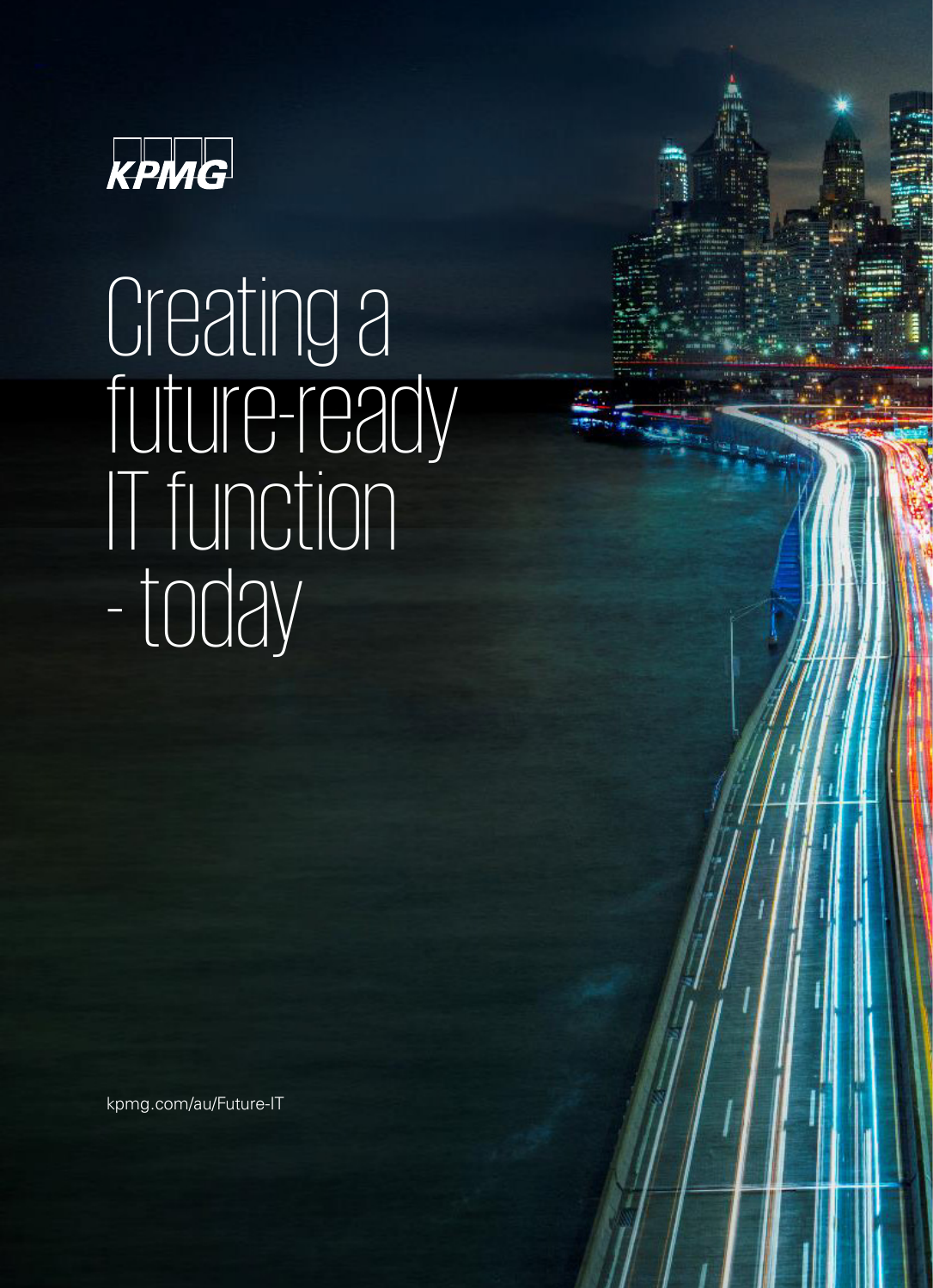# Being a digital leader is a 'do or die' proposition

For every company, digital solutions are becoming the oxygen which allows a business to breathe and run at market speed. Digital is now mainstream in every business and across every sector - it isn't just about those tech giants or unicorn startups that we all recognise. IDC predicts that by 2022 fully 80 percent of revenue growth will depend on digital offerings and operations1 . For the IT function of the future, this means your organisation can live or die by the way it delivers technology services, responds to issues and manages expectations.

It seems the world has now moved on from arguing about what digital means to actually using it to deliver some value. Our recent study of IT leadership found that 61percent of companies that are effective at using digital technologies see higher revenue growth than their competition2. In fact in manufacturing, a sector not known for digital innovation, the figure goes up to nearly 70 percent<sup>2</sup>. According to Steve Bates, Principal and global leader of KPMG's CIO Centre of Excellence, "We are seeing businesses which have existed for tens / hundreds of years starting to successfully digitally transform their business, integrating their front, middle, and back offices into what KPMG calls the connected enterprise, all laser focused on the customer." Companies demonstrating a greater ability to execute on a customer-centric strategy spanning the organisation are eight times as likely as their lesssuccessful peers to deliver experiences that consistently exceed customer expectations<sup>3</sup>. Customer-centric organisations are also 38 percent more likely to report greater profitability than ones

that are not<sup>2</sup>. "If you're like many organisations, you may struggle to deliver value to customers while delivering a meaningful return to the company. This is often due to a focus only on customer-facing operations," continues Bates. CEOs are taking notice and taking action, with over half (54 percent) saying they are actively disrupting the sector in which they operate, rather than waiting to be disrupted by competitors4. Whether it is called disruption or digital transformation, the future of IT will be inexorably intertwined with this concept of the connected enterprise.

"The companies that are winning in the market are not asking IT to keep the lights on. The importance of technology in driving growth and reducing risk is fully recognised in the boardroom," Bates notes.

**There's simply no longer business strategy and technology strategy. There's just strategy, and technology is driving it. The opportunity here for IT is to make it accessible to everyone, enable it without friction and empower teams to harness technology to unleash creativity - without the burden of it." There's**<br>There's<br>technolo<br>is to ma

Steve Bates, Global Lead - CIO Centre of Excellence, KPMG International

While there is a great deal of investment and senior leadership interest in keeping pace with tomorrow's customer, more than 80 percent of the leaders polled are concerned about their organisation's ability to both design and implement the operating model of the future5. And unfortunately, 78 percent of CIOs believe their digital strategy is only moderately effective, or worse<sup>2</sup>.

<sup>5</sup> KPMG Global transformation Study 2016 (KPMG International, 2016)



© 2019 KPMG International Cooperative ("KPMG International"), a Swiss entity. Member firms of the KPMG network of independent firms are affiliated with KPMG International. KPMG International provides<br>no client services. No

<sup>1</sup> IDC Press Release, IDC Launches New Framework to Accelerate Digital Transformation and Help

<sup>…</sup>Enterprises Become Digital Natives (IDC, Oct 2017)

<sup>&</sup>lt;sup>2</sup> Harvey Nash / KPMG CIO Survey 2018 (Harvey Nash and KPMG International, 2018)

<sup>3</sup> A commissioned study conducted by Forrester Consulting on behalf of KPMG International, Sept 2018, …of 1,299 global professionals involved with customer-centric strategy decisions at their organisations.

<sup>4</sup> KPMG CEO Outlook 2018 (KPMG International, 2018)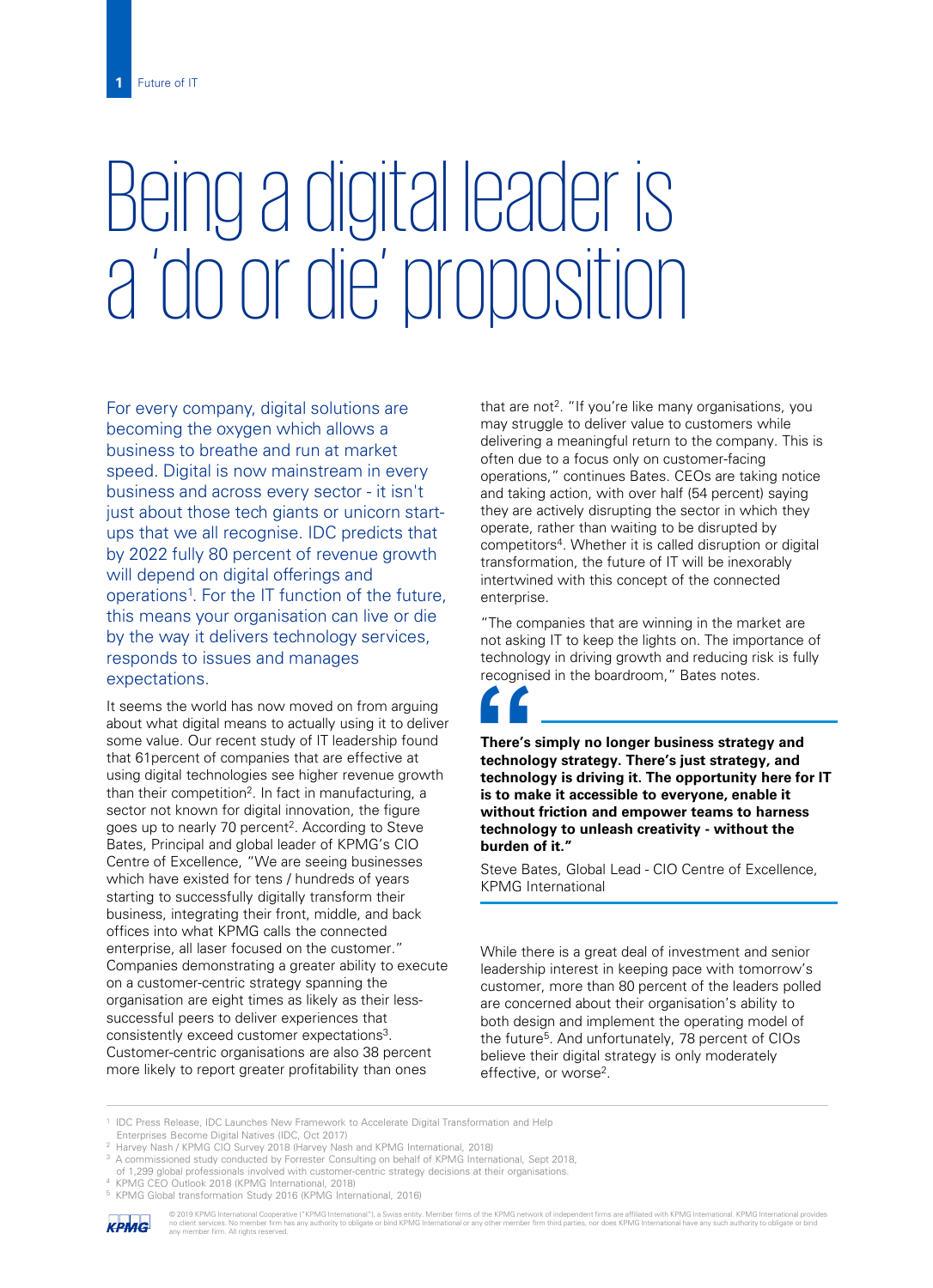### **Six ingredients are needed to deliver business value**

**The IT function runs a real risk of being left behind as their business partners work to innovate at market speed. Digital leaders that are outpacing their rivals are getting six key ingredients in the right mix to deliver value for the business.**

### **1. Rewriting a market speed operating model**

Moving to the future of IT means fundamentally changing the IT operating model - the way the IT estate works to bring value forward to the business - in ways that will enable connected enterprise benefits. Bates explains, "It's important to note that 'IT operating model' does not mean the 'IT function'. For many companies this means embracing an ecosystem of federated IT and business-led capabilities and external partners. Instead of a single monolithic structure, the operating model of the future is a blend of different structures and speeds tailored to meet product or service objectives."

The rewrite of the traditional to modern delivery operating models realigns capabilities and people from siloed projects and run activities to full stack customer experience teams that enable the delivery of new products and services at speed and scale. Agility is key - being able to flex delivery based on market demands and understanding that not all products have to be delivered at the same speed to maximise value.

Bates sums it up by saying, "The future of the IT operating model is really a recognition that the DNA of the enterprise needs to change, that the era of supply and demand IT is over, and that monolithic organisational structures don't effectively support the customer experience. The challenge for each organisation is to understand how much of any one element is needed to deliver value. Getting the mix right is where most companies will be investing over the next five years. "How many products do we need? How much cloud delivered by how many providers, where do we scale agile delivery, what portions of the value chain need ML/AI, what intellectual property do we retain versus buy? In short, an inflexible operating model will be the technical debt of the future."

#### **2. Dynamic investment**

Moving at market speed also means that resourcing - both in terms of money and people - needs to do the same. "There is a popular saying - 'No bucks, no Buck Rodgers,'" says Jason Byrd, leader of Technology Business Management at KPMG in the U.S. "You can have the fastest agile development shop in the market and leverage the latest toolchain, but if it takes 6-9 months to release capital to fund an idea you've defeated the purpose."

Large investments are losing favour to small, more frequent investments that return value quickly. Organisations are increasingly 'thinking like a VC,' placing smaller bets more often and incentivising experimentation. This is a significant shift for IT, finance and business stakeholders.

Companies that thrive in the digital era embrace the following IT investment principles:

- Fund value instead of projects: Shift to funding products linked to business or customer value which are connected to the overall business strategy.
- Adopt iterative and leaner funding: Be willing to fund products before all of the details are defined.

© 2019 KPMG International Cooperative ("KPMG International"), a Swiss entity. Member firms of the KPMG network of independent firms are affiliated with KPMG International. KPMG International provides no client services. No

any member firm. All rights reserved.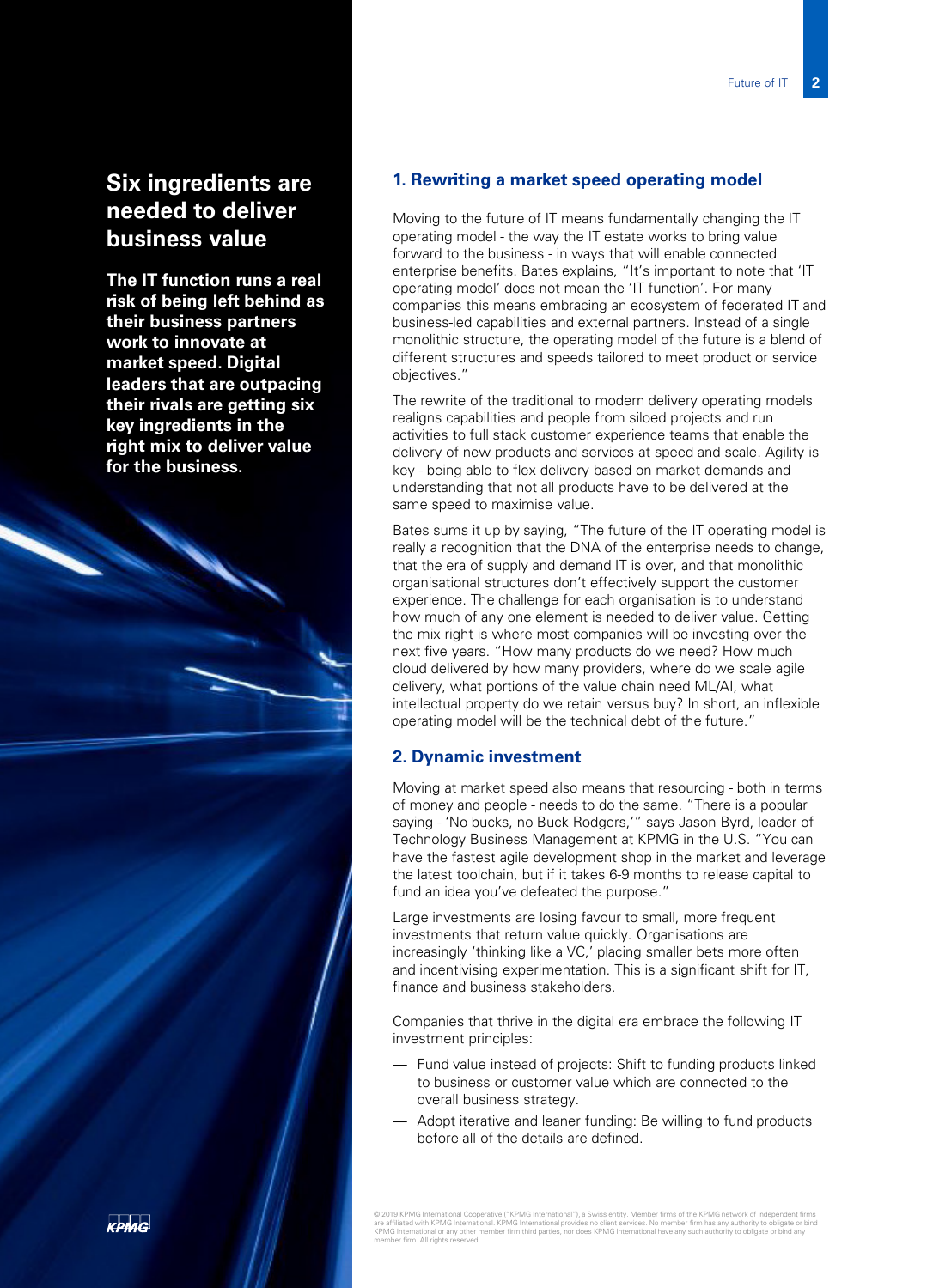- Decentralise and delegate decisions: Delegate decisions down to the business and technology leaders closest to the technology project being funded.
- Catch bad ideas faster: Adopt a mindset and toolset to enable smarter and faster decisions, while discarding bad ideas more quickly.
- Communicate transparency and value: Transparency should be built across the entire lifecycle of products from ideation through support, with a way to share the results and value.

The results speak for themselves. By shifting to a dynamic investment model, one large healthcare company improved forecasting accuracy to over 95 percent in one-tenth of the time while reducing the cost of their application portfolio by \$100k annually $6$ . "Both the finance and agile teams committed that they must move, decide and fail fast to learn and advance together, or pivot the solution, and free resources for other projects" Byrd explains.



#### **3. Flexible IT workforce**

IT workforces have gone through change after change in recent years. Outsourcing changed the way an IT workforce was provided. Globalisation changed the way the IT workforce delivered. Looking into the future, the emergence of Gen Z, hyper-automation and the gig economy will revolutionize IT even more. Within the context of the market speed operating model, the IT workforce will be the lead facilitator and connective tissue throughout the enterprise. IT will establish a broad ecosystem of talent - retained, sourced, and contracted - while taking advantage of intelligent automation in areas like agentless service desk, virtual operational engineers, and machine learning to support development and testing.

In another example of strengthened collaboration, CHRO and CIO will reinvent how they acquire talent, manage employee engagement, and build better culture. With between 20-30 percent of the working age population in the US engaged in 'gig' work in some way<sup>7</sup> and an estimated six billion hours of skilled labour to be automated by 2022<sup>8</sup>, creating a great culture is a top challenge in attracting, developing and retaining the IT skill pool of the future.

Older, more experienced workers are retiring. Millennials and Gen Z professionals are entering the workforce, and their dramatically different needs, desires, and ways of working must be accommodated. When HR and IT team together to reduce the burden on employees, it is easier and more enjoyable for them to do their job - driving job satisfaction and loyalty. Additionally, by meaningfully incorporating intelligent automation, machine learning and AI platforms into how work gets done, a cognitive shift occurs. Beyond simply automating rote activities, these technologies will enable workers to gain insights and increase productivity in ways that were previously impossible. This shift from low value activities to higher value creation directly contributes to the top and bottom line.

The successful IT workforce of the future will create an on-demand workforce of partners, providers and staff, ultimately giving employees the freedom to do the work they want to do, how they want to do it.

- <sup>6</sup> TBM Council Case Study IT's role in efficient healthcare delivery (TBM Council, 2017)<br><sup>7</sup> Independent Work: Choice, Necessity & the Gig Economy (McKinsey Global Institute, 2017)<br><sup>8</sup> The Future of Jobs 2018 (World Eco
- 

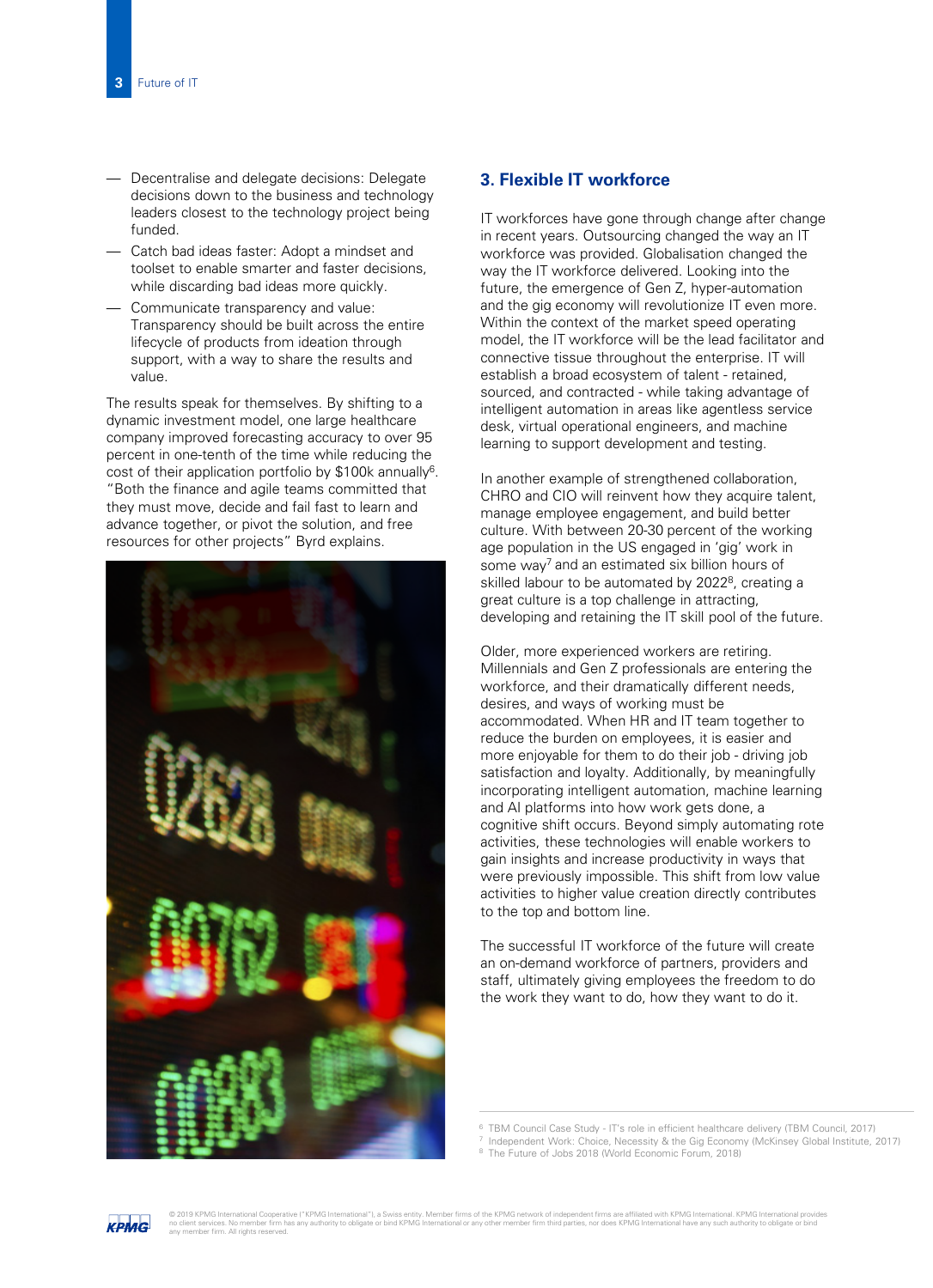### **4. Modern delivery**

The connected enterprise relies on aligning all parts of the IT value chain to customer outcomes. Native digital companies break down the traditional silos that limit IT agility by integrating the business, engineering, testing and operations into full-stack teams, automating large portions of the value chain, and creating a culture of collaboration focused on customer/employee outcomes at the speed the market demands.

While concepts like Agile, Scrum, Product Management, and DevOps are not new concepts, traditional companies are leveraging new frameworks like SAFe and SRE to scale and sustain the productcentric engine outside the bounds of the IT function. According to Mike Wolf, leader of KPMG's Modern Delivery services in the US,

**Successful modern delivery organisations take a holistic approach, and put changing the culture in the middle, by simplifying and aligning and f**<br>Success<sup>t</sup><br>holistic a<br>in the m<br>fully em **fully empowering business and IT teams."**

Recent Forrester research confirms that companies that undertake a combined Agile and DevOps transformation approach are 15 percent more likely to achieve business value, 25 percent more likely to gain business and IT alignment, and 35 percent more likely to improve technical quality<sup>9</sup>. Early adopters like Spotify and Capital One embrace the connected enterprise, building loosely coupled, tightly aligned squads that move fluidly while staying rigorously aligned to narrow objectives and goals.

As with any major shift in the delivery model, there are important areas that are often overlooked, but are essential to success. "Compliance, regulatory reporting, data protection, controls, and performance management are all critical ingredients to successfully scaling modern delivery," says Wolf. "There is clearly a difference between doing things right and doing things fast."

#### **5. Customer trust**

In KPMG's 2017 CEO Outlook survey, 61 percent of CEOs believe that building customer trust is a top priority. And 92 percent of C-suite executives worry about the impact to reputation due to trust in data<sup>10</sup>. Consumers are increasingly uneasy about how their data is being used, with nearly half reporting that they are more concerned than they were five years ago<sup>10</sup>. "Consumers are anxious, with younger generations feeling it the most," says Julio Hernandez, KPMG's head of global Customer Advisory and U.S. Customer Advisory lead. "They like new technology, but are concerned about handing over personal data and what that could mean for their privacy and security. They want to feel that they are in control at every stage of the business relationship."

This lack of trust costs global brands  $$2.5T$  a year<sup>11</sup>. IT increasingly finds itself in the centre of the trust conversation, from how data is used and protected to how products are developed and deployed. CIOs are regularly being asked by the Board about the current technical risk stance and threat landscape, and how well the enterprise is prepared.

According to Martin Sokalski, KPMG's global leader for Emerging Technology Risk, this is an excellent opportunity,

**Technology leaders have a unique perspective, relevant experience, tools and capabilities to lead both innovation and digital strategy as well as set the tone at the top from a risk governance and controls perspective." Technology**<br> **Technology**<br> **Contained bot**<br> **as set the** 

According to Sokalski the traditionally siloed risk and security functions must be shifted upstream and embedded into the front end of the technology lifecycle. "Mature software and engineering companies have been designing and developing products that are secure by design for quite some time. However, as more traditional companies expand into the digital business model, it is incredibly important that they both design products and handle data with a lens on customer trust."

9 Percentages calculated by KPMG International based on figures included within Forrester blog: ["Agile Only? No thanks! Agile + Devops, Please! Plus DevOps Is Slowly But Steadily Reaching](https://go.forrester.com/blogs/agile-only-no-thanks-agile-devops-please/)<br>Enterprise Scale", by Diego Lo Giudice, December 21, 2017

<sup>10</sup> Me, my life, my wallet (KPMG International, 2018)<br><sup>11</sup> Lack of trust costs brands \$2.5 trillion per year (Social Media Week, 2018)





© 2019 KPMG International Cooperative ("KPMG International"), a Swiss entity. Member firms of the KPMG network of independent firms are affiliated with KPMG International. KPMG International provides<br>no client services. No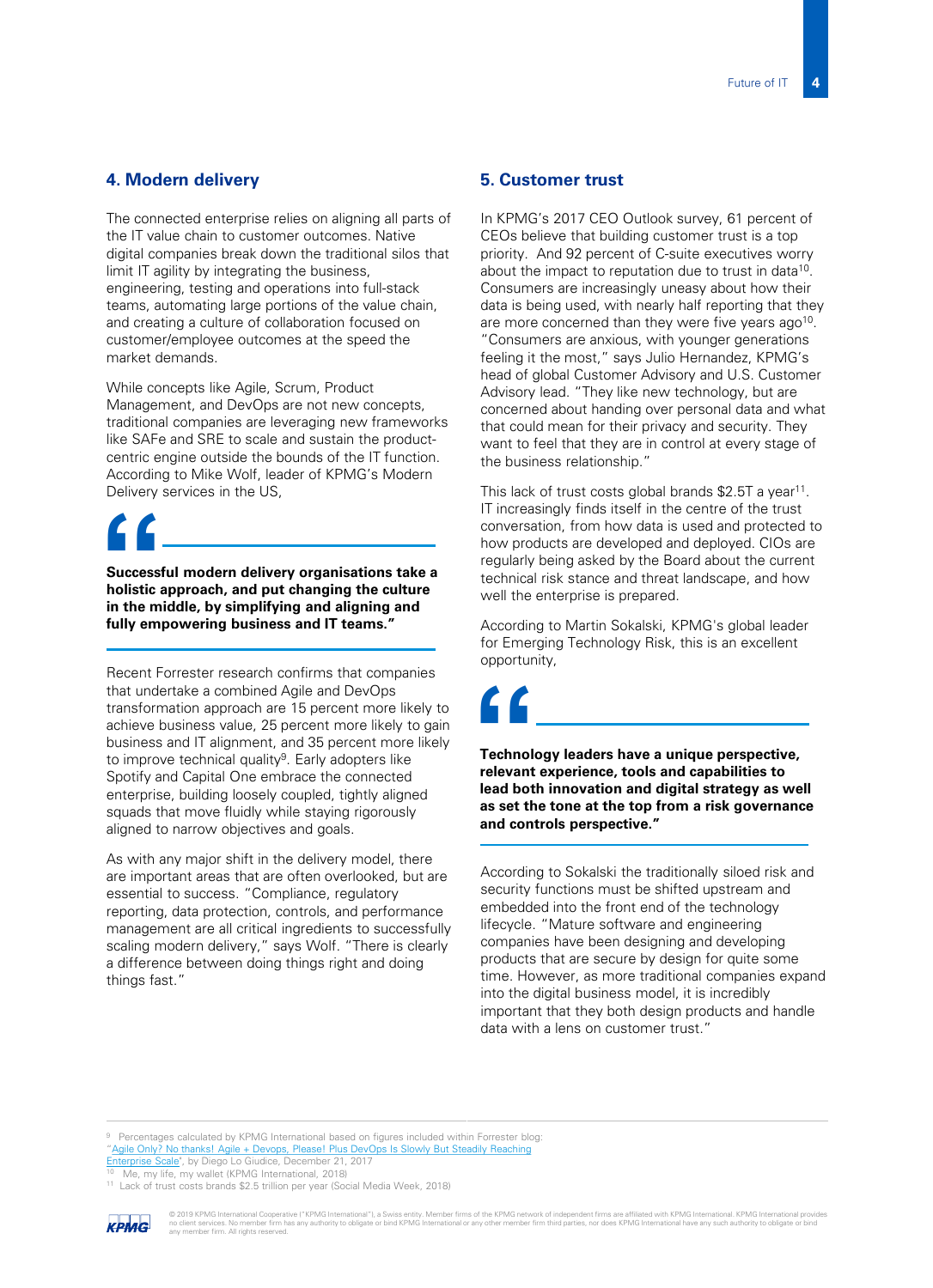#### **6. Data as an asset**

For the connected enterprise, data is the most significant intangible asset, powering new technologies and an ecosystem of third-parties providing everything-as-a-service. But these approaches are only as strong as the underlying data feeding them. According to Traci Gusher-Thomas, KPMG Innovation & Enterprise Solutions Principal in the U.S., "Any given organisation has 80 percent or more of its data locked up as unstructured or 'dark' data, making it difficult to analyse and gain insights."

## **The amount of value sitting in 'dark' data is tremendous. Data is the new gold and our clients are struggling with how to mine it." The amde tremend**<br> **Contract a**<br> **Contract a**<br> **Contract Blance**

Jorge Blanco, Principal – Advisory, KPMG in the U.S.

That is especially true when considering new business models that allow any company - regardless of size or industry - to be more nimble and scale infinitely faster. By accessing services rather than growing internal functions and infrastructure, and by capitalizing on emerging technologies such as artificial intelligence, 21st century enterprises can generate insights from massive amounts of data to improve business operations and transform customer experience.

The IT function of the future will help organisations substantially reinvent data supply chains, increase the modularity and governance of data, help author and architect new semantic data taxonomies, deploy advanced API marketplaces, and foster advanced selfservice analytical capabilities.







© 2019 KPMG International Cooperative ("KPMG International"), a Swiss entity. Member firms of the KPMG network of independent firms are affiliated with KPMG International. KPMG International provides<br>no client services. No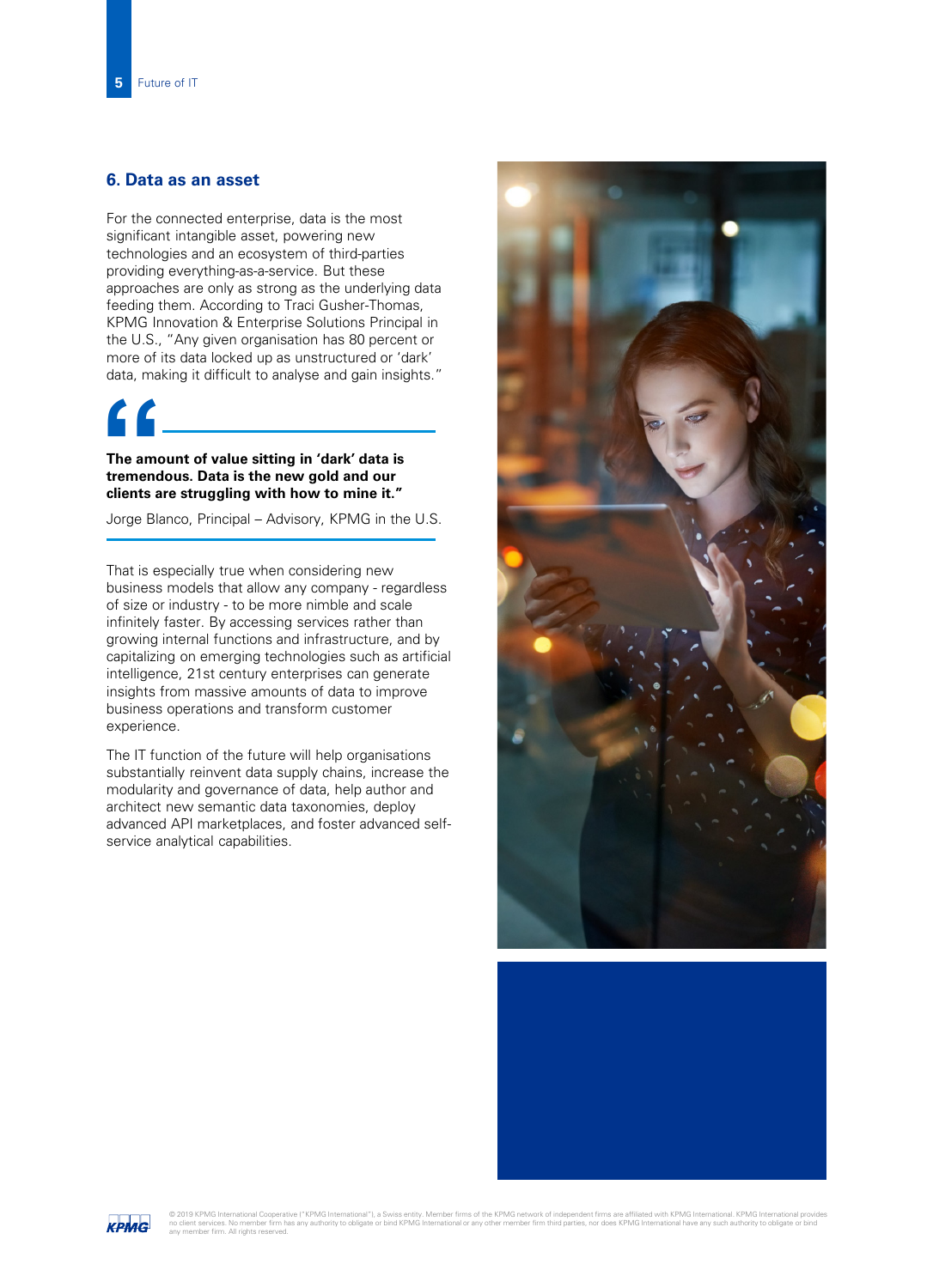### **Accept the challenge**

The rationale and promise of digital transformation is real. Delivering on the potential benefits of a futureready, connected enterprise is challenging, and it requires extensive IT involvement. In many cases, the IT function must go through its own transformation in order to be an effective business partner in a digital world. That rewrite is no small task and relying on outdated ways of delivering technology-enabled business change will not work.

For many leading organisations, these six ingredients are not new concepts, and many organisations are experiencing some degree of challenge in defining and scoping their effort in these areas. But these ingredients aren't binary - an organisation is not entirely 'modern delivery' or not. What is new is that most organisations need to find the proper scope and scale to implement the scope and scale that results in connected enterprise benefits - and move to this solution as if their last breath depends upon it.

## Why KPMG?

KPMG member firms recognise that CIOs and IT leaders face increasingly complex demands and challenges. Today, IT must advance the business, not just support it, with boards increasingly expecting returns on digital investments and the implementation of successful digital transformation strategies that will drive up agility, responsiveness and enhance the customer experience.

KPMG professionals can help CIOs, technology leaders and business executives to harness new technology and improve the strategic value of their technology investments. If your business is seeking ways to leverage technology as a source of innovation and competitive growth, KPMG member firms can help.

## Related reading

This paper is part of KPMG's Future of IT series, exploring the six most important things that market leaders will do in IT over the next five years. For more on the Future of IT and to read other papers in the series, please visit **[kpmg.com/au/Future-IT](http://www.kpmg.com/au/Future-IT)**.

© 2019 KPMG International Cooperative ("KPMG International"), a Swiss entity. Member firms of the KPMG network of<br>independent firms are affiliated with KPMG International. KPMG International provides no client services. No